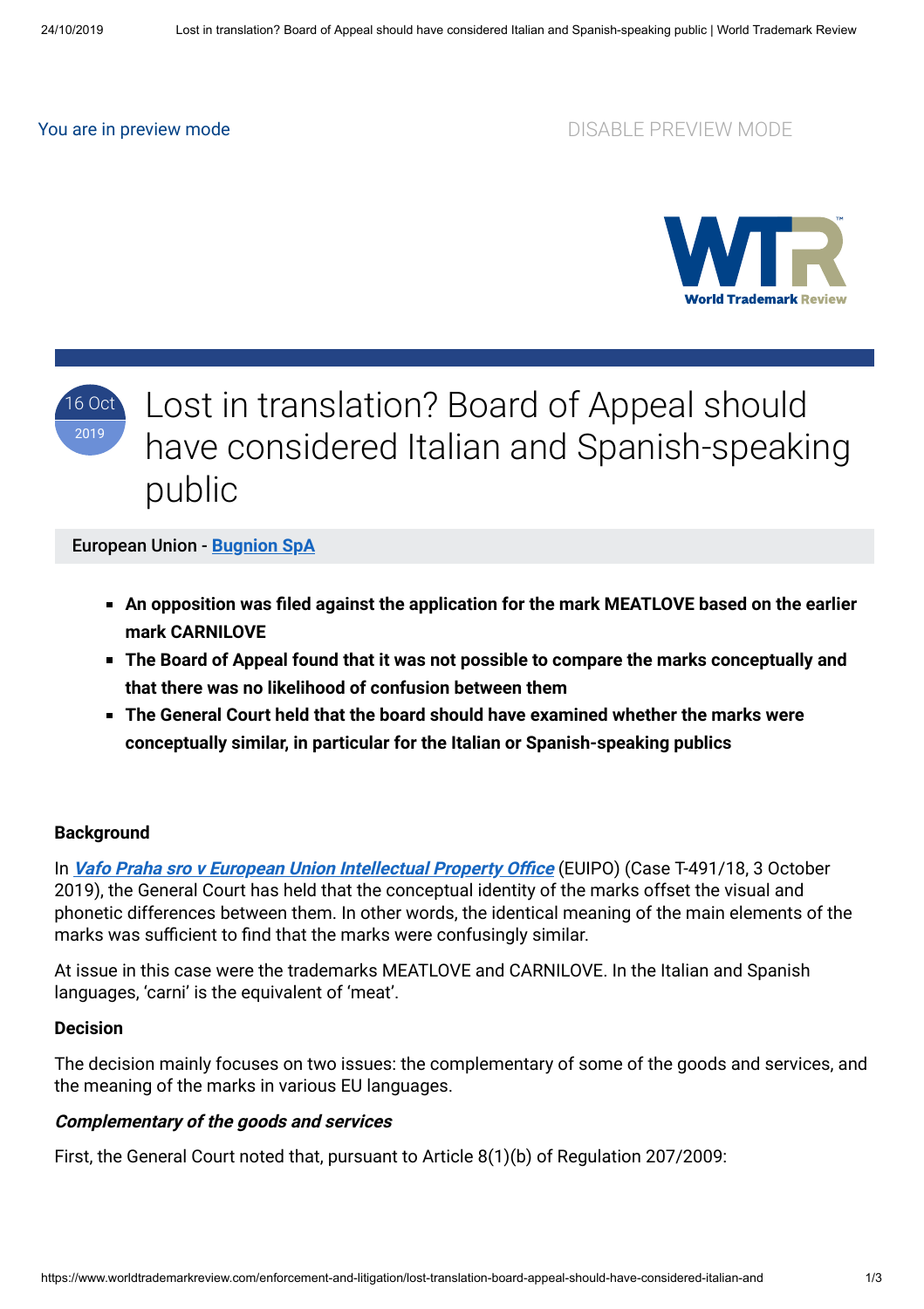[A] likelihood of confusion presupposes both that the marks at issue are identical or similar and that the goods or services which they cover are identical or similar. Those conditions are cumulative (see judgment of 22 January 2009, Commercy v OHIM - easyGroup IP Licensing (easyHotel), T‑316/07, EU:T:2009:14, Paragraph 42 and the case law cited).

In addition, the identity of the signs may offset the low degree of similarity of the goods and services.

The court further noted:

Complementary goods or services are those between which there is a close connection, in the sense that one is indispensable or important for the use of the other with the result that consumers may think that the same undertaking is responsible for manufacturing those goods or for providing those services. By definition, goods or services intended for different publics cannot be complementary (see judgment of 22 January 2009, easyHotel, T-316/07, EU:T:2009:14, Paragraphs 57 and 58 and the case law cited).

In this particular case, the court found as follows:

'[R]etail services in relation to dietary supplements [and] wholesale services in relation to dietary supplements' in Class 35, in respect of which registration of the mark applied for had been sought, are similar to an average degree to the 'vitamin and mineral supplements for pets' in Class 31 in respect of which the earlier mark is registered.

The General Court thus confirmed that, despite the different classification, the aforementioned goods in Class 31 were "complementary" to the services in Class 35.

### **Languages in the EU trademark system**

The second matter - which was mainly disregarded by the Board of Appeal of the EUIPO - was the conceptual comparison. Although the elements 'meat' and 'carni' are completely different from a visual and phonetic point of view, they are identical conceptually.

The court found as follows:

[B]y not analysing that meaning of the word element 'carni' for the Italian or Spanishspeaking publics, even though it correctly found […] that the relevant public in the present case was that in the whole of the European Union and that it was therefore not only the English-speaking public, but also the Italian or Spanish-speaking publics that had to be taken into account […], the Board of Appeal disregarded a potentially relevant factor of conceptual similarity. Rather, it should have analysed that conceptual similarity, which the applicant had alleged existed for the Italian or Spanish-speaking publics.

The General Court further stated:

Since, first, the Board of Appeal incorrectly found that the earlier sign would not be broken down by the relevant public […] and that there was no conceptual similarity between the signs at issue for the English-speaking public […] and, secondly, it did not assess the conceptual similarity for the Italian or Spanish-speaking publics, that assessment is necessarily vitiated by errors.

Therefore, the conceptual identity of the marks, by itself, offset all the other factors. The court noted:

If the Board of Appeal had correctly examined whether the signs at issue were conceptually similar, in particular for the Italian or Spanish-speaking publics, it cannot be ruled out that it would have had to find that there is a likelihood of confusion in the present case.